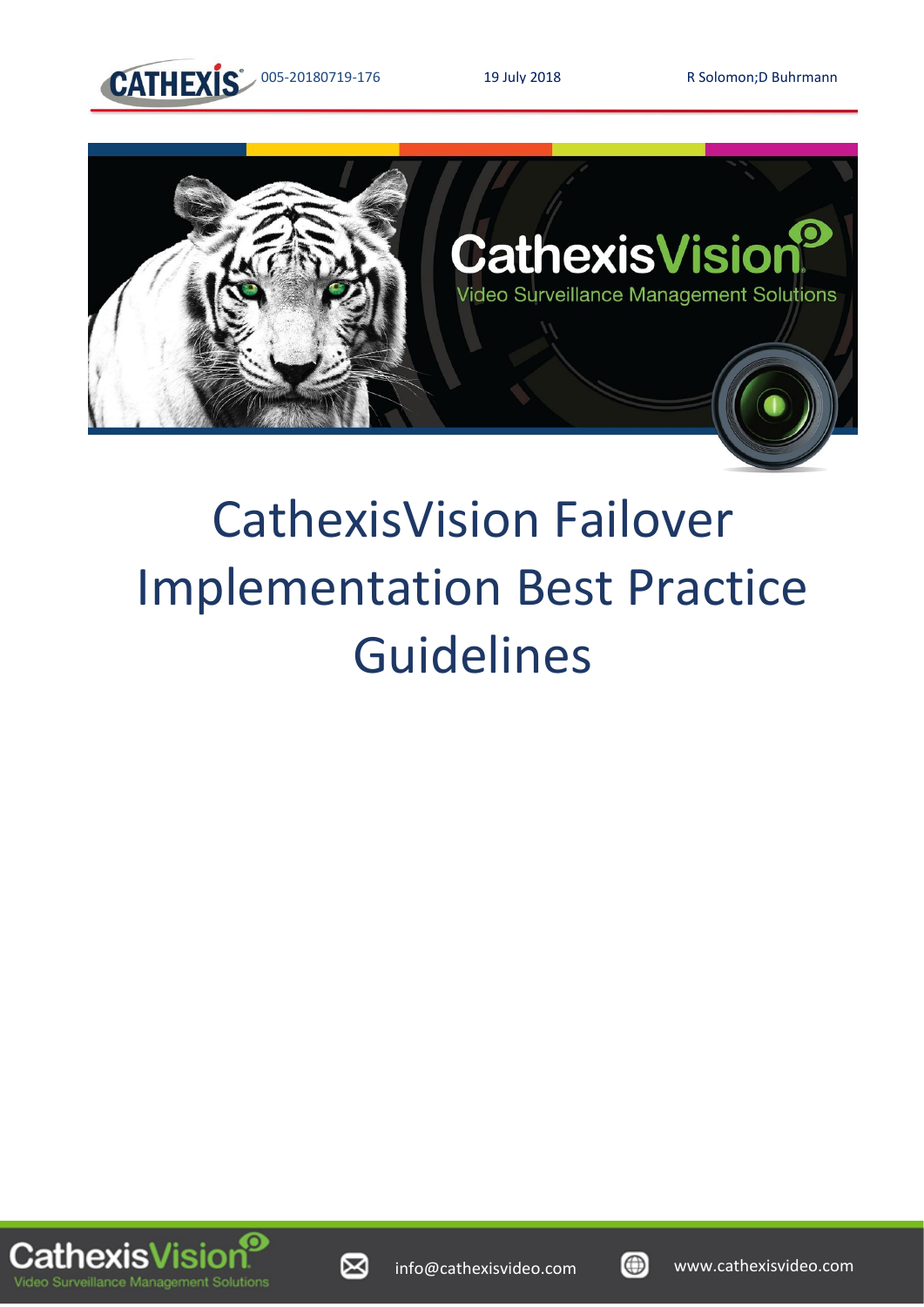## **CATHEXIS** 005-20180719-176

## **Contents**

| 1              |    |  |
|----------------|----|--|
|                | a. |  |
|                | b. |  |
| $\overline{2}$ |    |  |
|                | a. |  |
|                | b. |  |
| 3              |    |  |
|                | a. |  |
|                | b. |  |
| 4              |    |  |
|                | a. |  |
|                | b. |  |
|                | c. |  |
|                | d. |  |
|                | e. |  |
|                | f. |  |
|                | g. |  |
|                | h. |  |
|                | i. |  |
|                | j. |  |
| 5              |    |  |
|                | a. |  |
|                | b. |  |
|                | C. |  |
|                | d. |  |
| 6              |    |  |
|                |    |  |





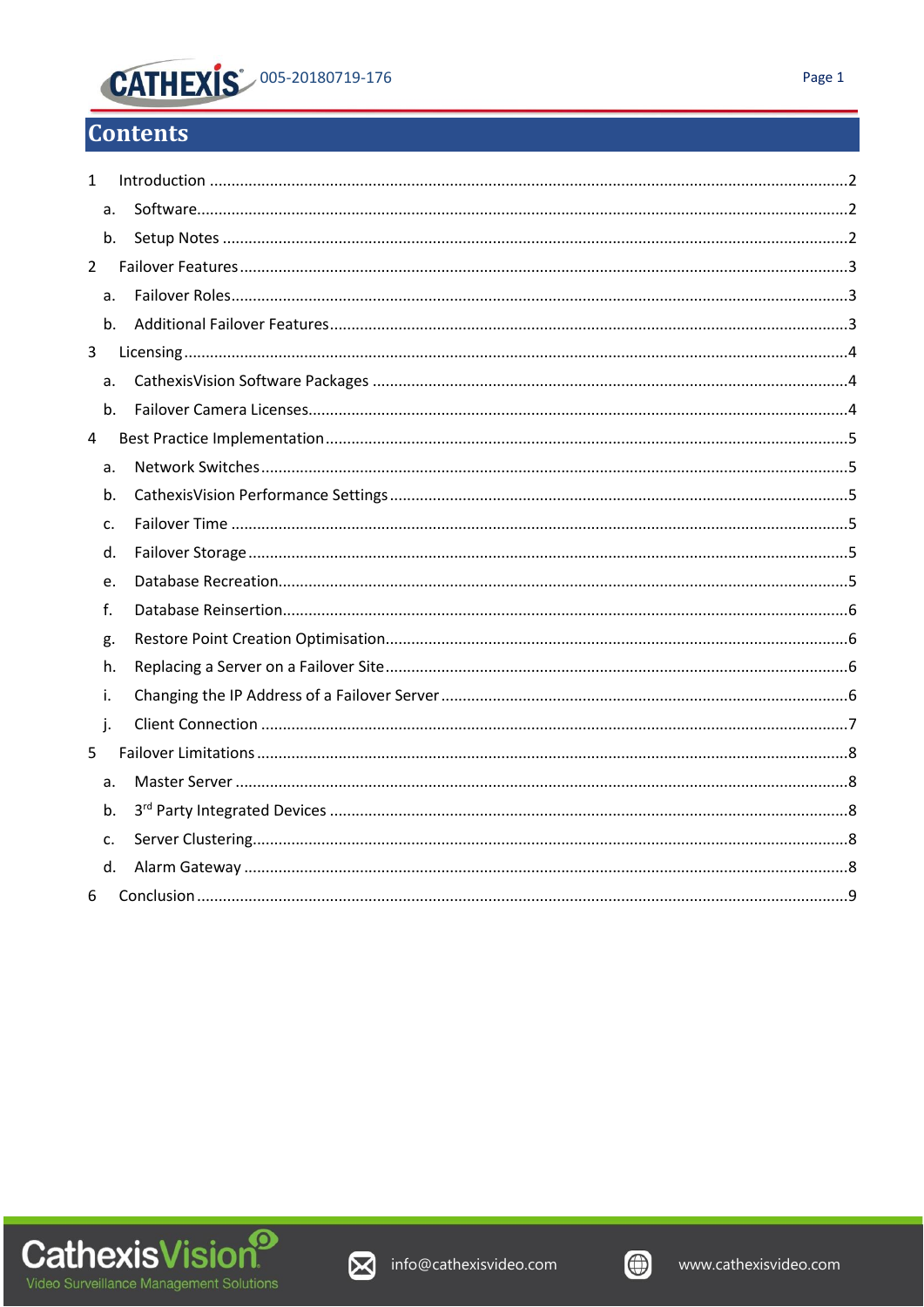

## <span id="page-2-0"></span>**1 Introduction**

#### <span id="page-2-1"></span>**a. Software**

- CathexisVision 2017.1 and above is required for failover.
- Failover only supported for CathexisVision Professional and Premium software packages.

#### <span id="page-2-2"></span>**b. Setup Notes**

#### *Software Installation*

The same software package for a server installation is required for failover. On installation of the server software, select the **Failover Server** option. Refer to CathexisVision setup manual for more detail.

#### *Time Synchronisation*

It is imperative to synchronise the operating system times of the failover server with the other servers at the site before installing the failover server software package.





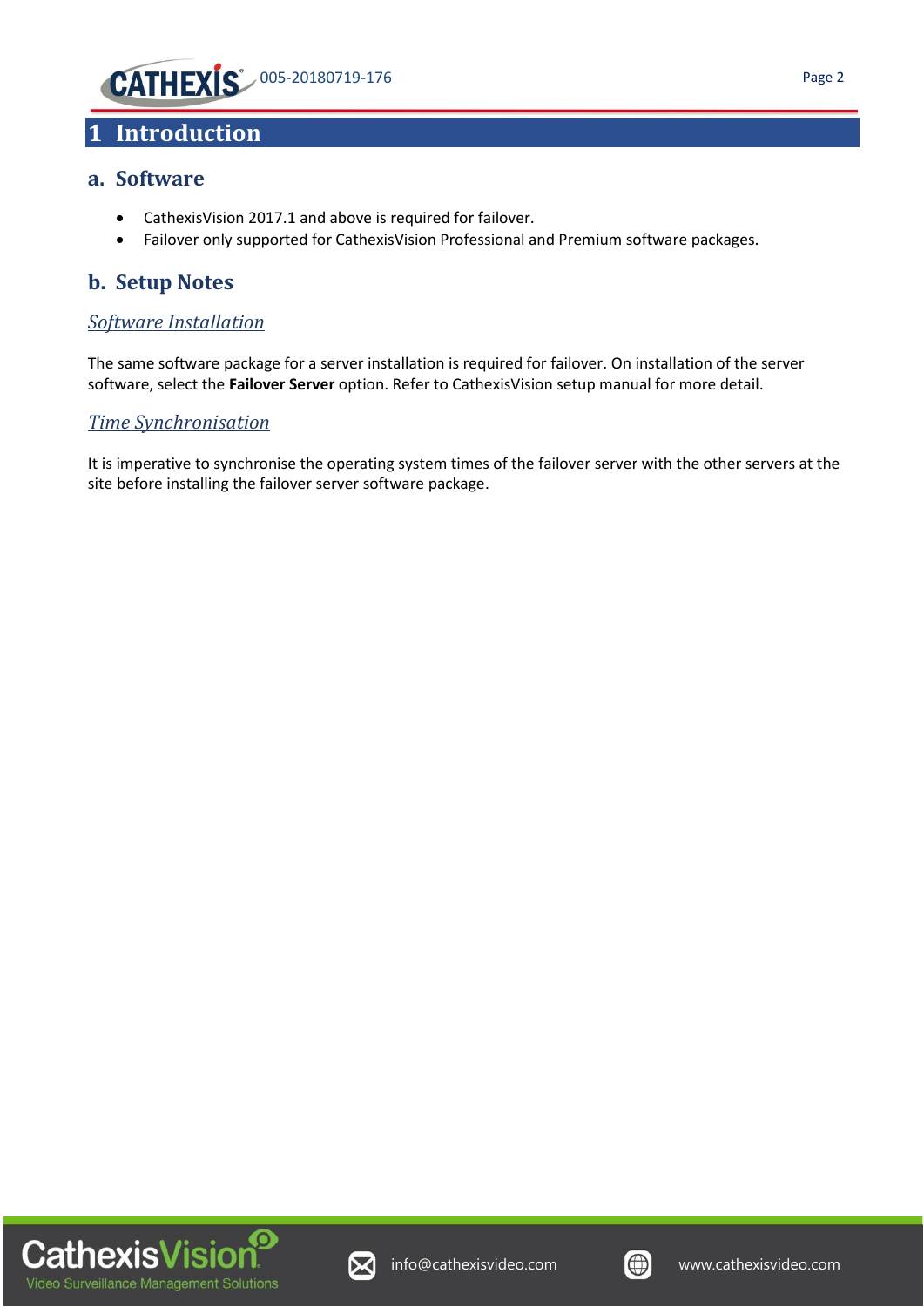

## <span id="page-3-0"></span>**2 Failover Features**

#### <span id="page-3-1"></span>**a. Failover Roles**

The Failover server can take on the following roles:

- User management.
- Site control.
- Licensing.
- Recording for reachable IP cameras.
- Live Viewing for Client PCs.
- Video-wall control.

#### <span id="page-3-2"></span>**b. Additional Failover Features**

- Statistics can be attained from the Failover server during the failover process
- Client GUI indicators show failover is taking place.
- System indicators show when data is re-inserted back into the main database.
- Technical alarms can be generated (Email, Call Base Station/s) when failover takes place.





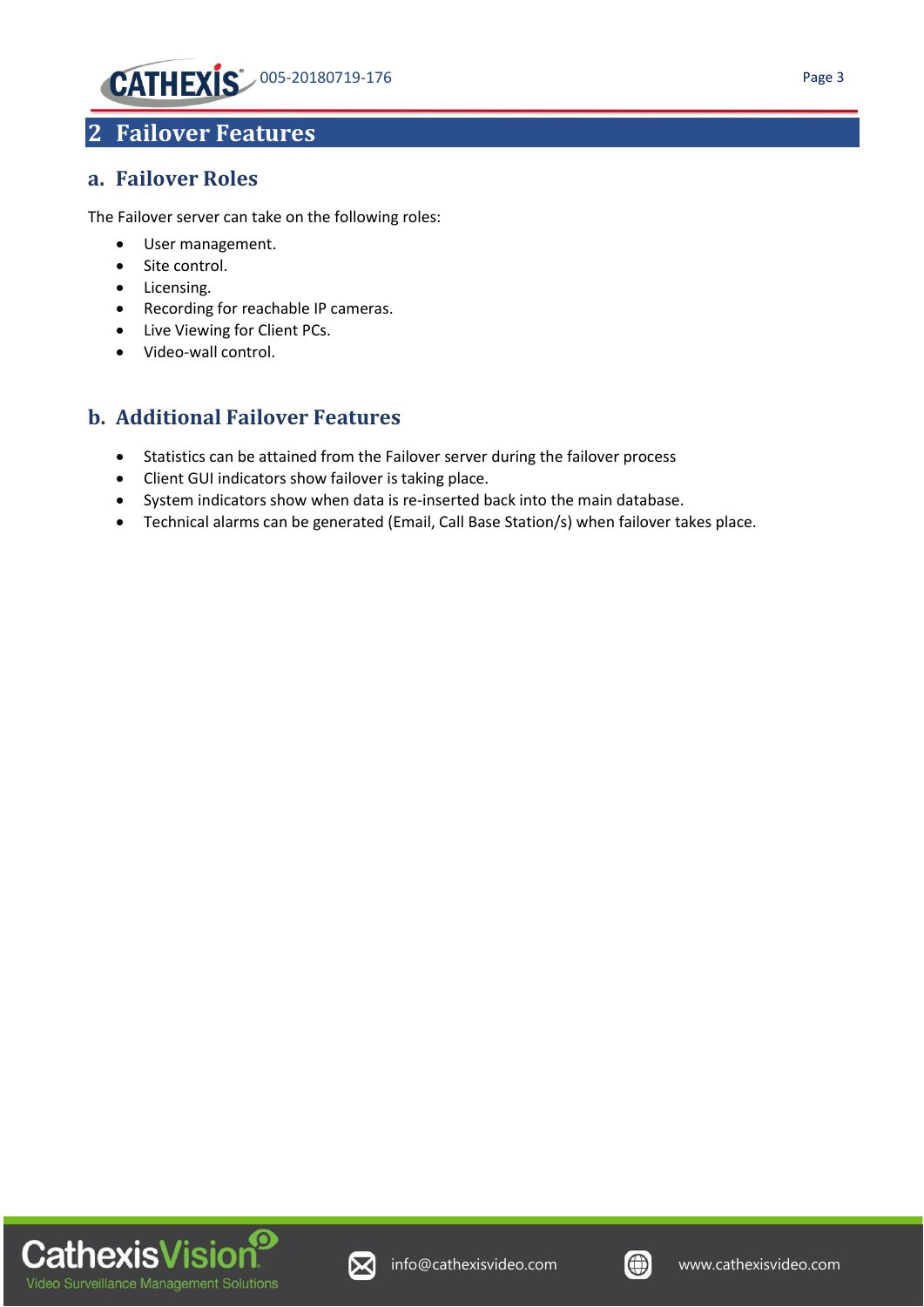### <span id="page-4-0"></span>**3 Licensing**

#### <span id="page-4-1"></span>**a. CathexisVision Software Packages**

#### **Profession Package Sites**

In CathexisVision 2018 Professional sites, purchase of a failover base license (CFOR-2001) and the Failover Cameras licenses (CFOR-1001) are required.

#### **Premium Package Sites**

From CathexisVision 2018 onwards, a failover base license is included in the purchase of a Premium site. Purchase of failover camera licenses (CFOR-1001) is still required.

#### <span id="page-4-2"></span>**b. Failover Camera Licenses**

With the 2018 change to overall site licensing (instead of the previous server-by-server licensing model), for failover on the site, all site cameras must have failover camera licenses applied.

A failover camera license (CFOR-1001) is required for every camera on the Professional and Premium sites. These licenses need to be purchased in addition to the Professional and Premium software license.

For example, a site failover license is purchased. If a site has 100 cameras, then 100 failover licenses must be purchased, and a license applied to each camera.

**Critical**: If number of failover camera licenses does not match number of site cameras, failover will be impaired.





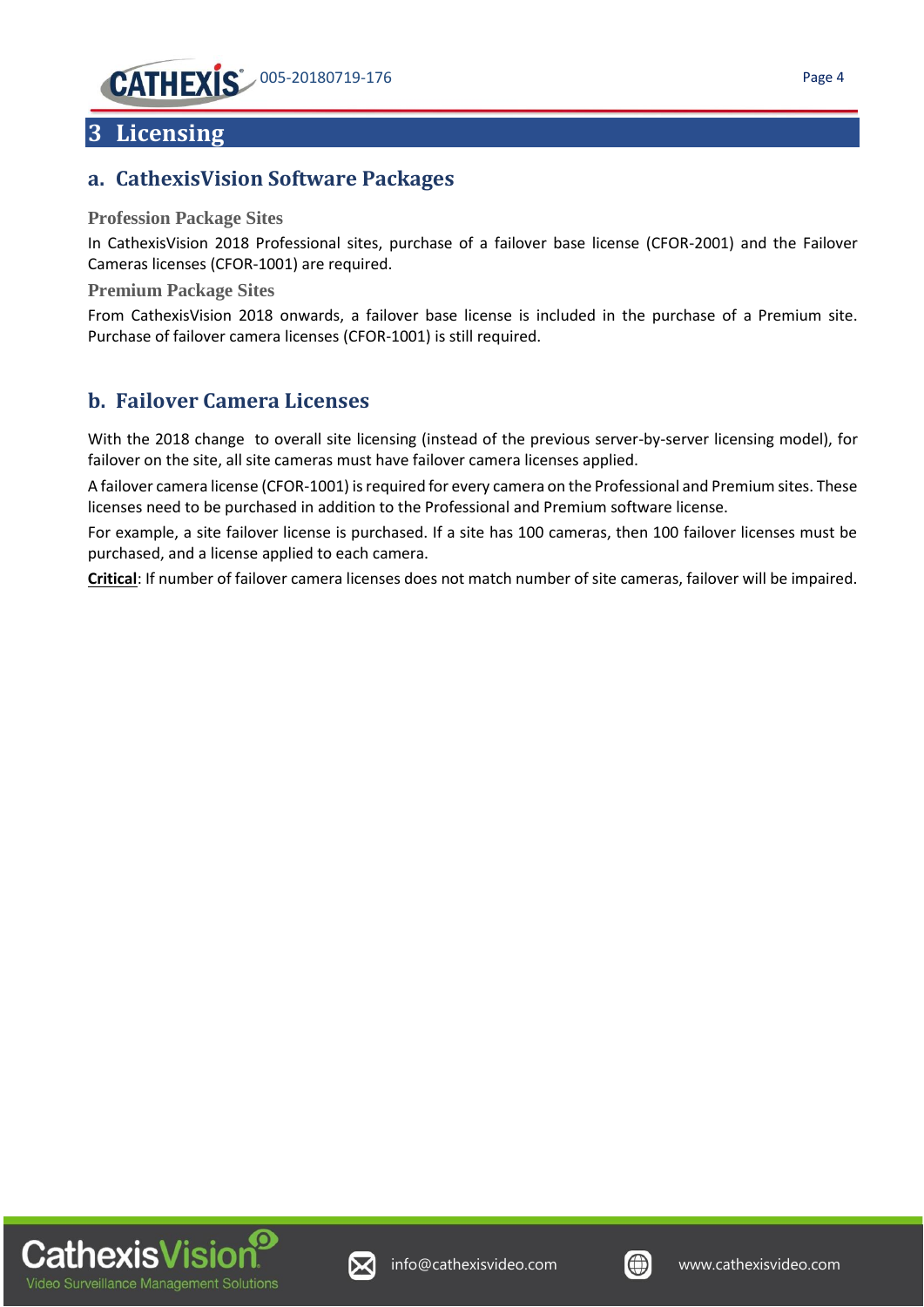## <span id="page-5-0"></span>**4 Best Practice Implementation**

This section provides a best practice guideline to implementing failover.

#### <span id="page-5-1"></span>**a. Network Switches**

Good quality networks and network switches are imperative to minimise the failover time as well as the time to re-insert the server database and bring the cameras back online. The software cannot compensate for a poor-quality network.

#### <span id="page-5-2"></span>**b. CathexisVision Performance Settings**

The CathexisVision Performance utility must be run to optimise disk throughput and performance.

Specifically, the following options **must be disabled** to ensure optimal writing performance:

- **Last access timestamp for NTFS partitions,**
- **Search indexing** in Windows based servers.

#### <span id="page-5-3"></span>**c. Failover Time**

A global time period can be configured (minimum 5 seconds) before the failover server deems a server as failed/down.

The failover server creates an 18 to 30 second gap in recording during failover (assuming 5 seconds to failover is used), and another 18 to 30 second gap when the failed server comes back online.

#### *Failover Time Exceeded*

If the times above are exceeded (i.e., in which a server is deemed to be failed and failover starts, and a server restarts and failover stops), the problem may arise from a network hardware configuration issue.

#### <span id="page-5-4"></span>**d. Failover Storage**

The failover database is configured during the CathexisVision failover setup.

A dedicated storage network for external storage (NAS, etc) is recommended with a sufficient size failover database for the expected down-time in restoring the failed server.

#### *External Storage Write Speed*

If the writing speed of the assigned NAS storage to the failover is very low, it is suggested that a local disk of the failover server be assigned to be the failover database, as a local HDD on the failover won't share the writing speed or the storage throughput with any other server. This will enhance the failover recording time dramatically and exclude any network issues.

The size of this local database must be configured to allow recordings for the anticipated downtime in replacing a failed server.

#### <span id="page-5-5"></span>**e. Database Recreation**

When reinitialising the failover server, it is advisable to re-create the failover database rather than import the old database.





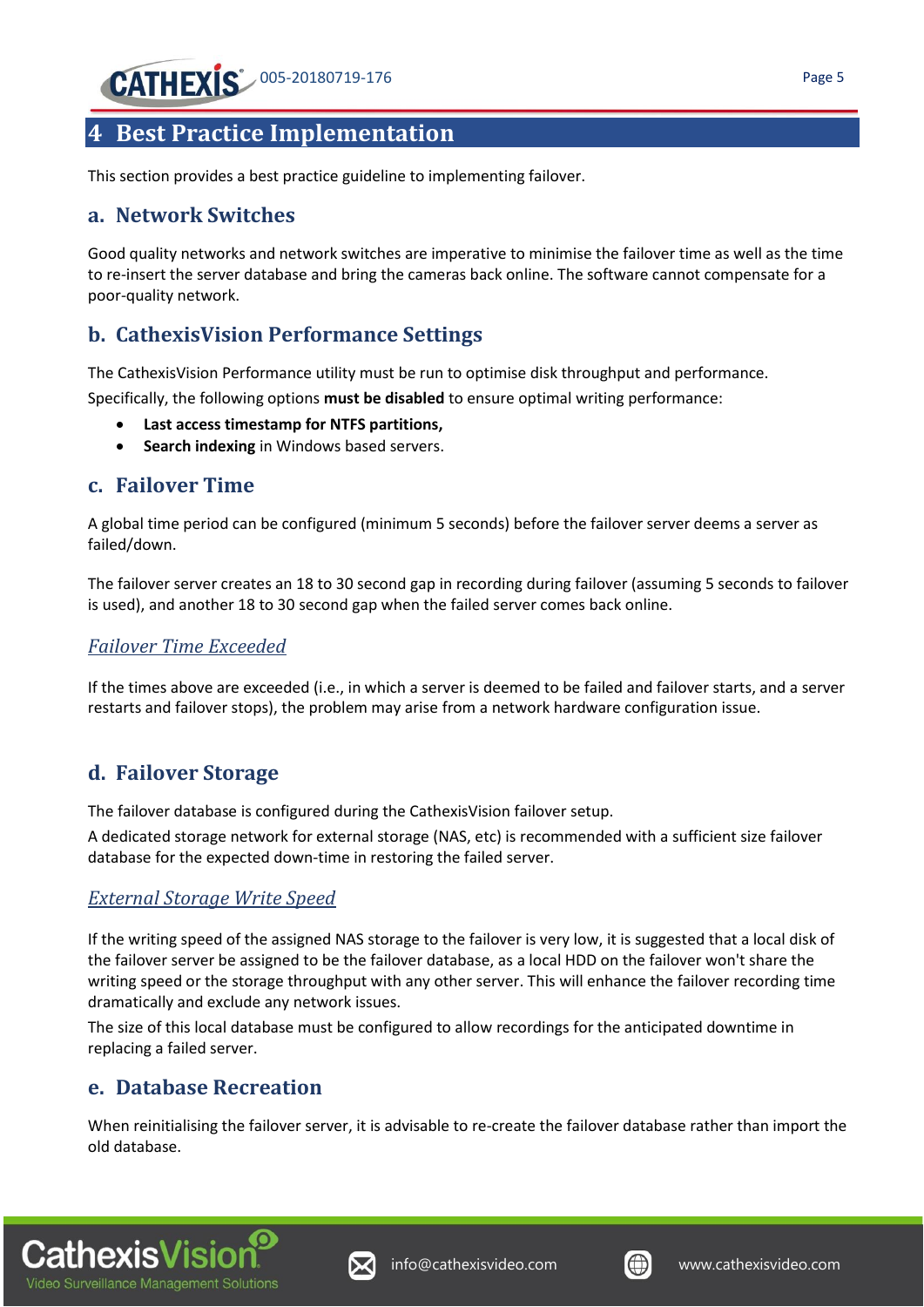

This is because the NVR connects to the failover server to request any new data (i.e. any data recorded for an NVR that the failover server hasn't delivered yet), and if database import is used, the reinitialised (blank) failover server does not receive feedback that the NVR may have already received some (or all) of this data, and it will start uploading all of its data from the beginning. This leads to data duplication problems. Recreating the failover database solves this problem.

#### <span id="page-6-0"></span>**f. Database Reinsertion**

Priority is placed on the new recordings taking place. The failover database insertions wait until the current database writes have been completed, or when the database system is less busy.

#### *Prevent Database Errors*

To prevent errors on the databases on the site and recordings being dropped, check that the sink rate of the iSCSI storage system is sufficient for the expect system data transfer rate.

If the time between the failover server and the failed-over server is not synchronised, then the re-insertion will be based on the failover server time.

#### <span id="page-6-1"></span>**g. Restore Point Creation Optimisation**

Do not create any large folders (e.g. video, virtual feeds) on the server in the in the **c:\program files\CathexisVision Server\Settings** folder.

This whole folder forms part of the servers' restore points. The failover server during failover needs to extract the failed servers' restore points (stored on the failover server) and the deployment of this restore point file could create a failover delay.

#### <span id="page-6-2"></span>**h. Replacing a Server on a Failover Site**

For the site master replacement, a restore point needs to be run on the new server which will initialise the system operation on the replaced master server. The failover server will stop failing over the old site master and start monitoring the new server.

For a site slave server replacement, the process is to run the restore point on the new server and then do a 'replace server' operation which inserts the new server into the site as the old server. The new slave server will run and the failover server will relinquish control and dump the recordings from the failover server onto the new server.

#### <span id="page-6-3"></span>**i. Changing the IP Address of a Failover Server**

The failover server configuration settings that reside on the failover server can only be modified when the failover server is removed in the site failover setup. When settings have been configured accordingly (including changing the IP address of the failover server), the server can then be added back.





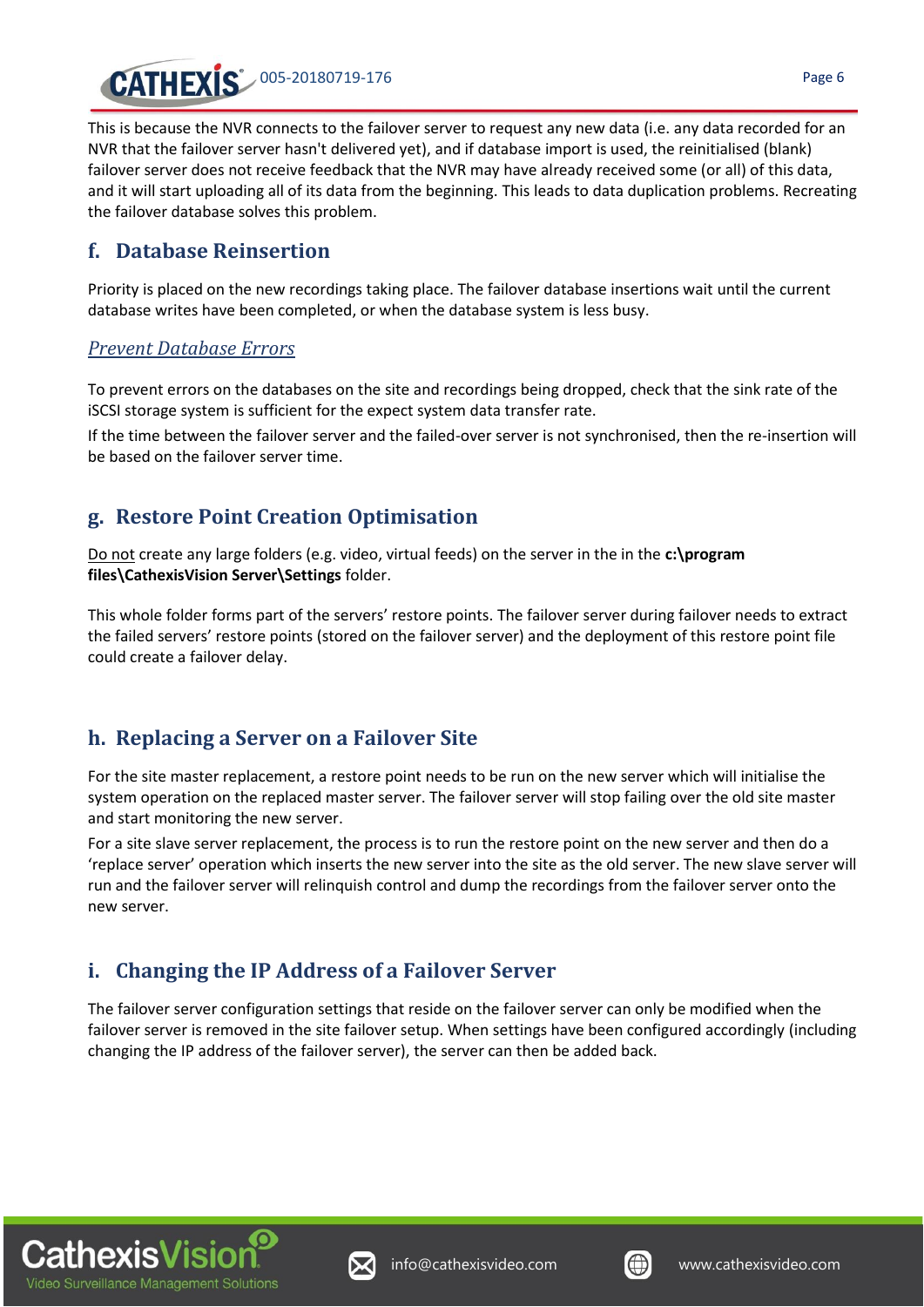

#### <span id="page-7-0"></span>**j. Client Connection**

To enable the client connection during failover, the following CathexisVision setting needs to be configured on the client machine:

File → Enterprise Manager → In connection panel, right-click IP address → Properties → Tick **Use Site Discovery for Connectio**n.





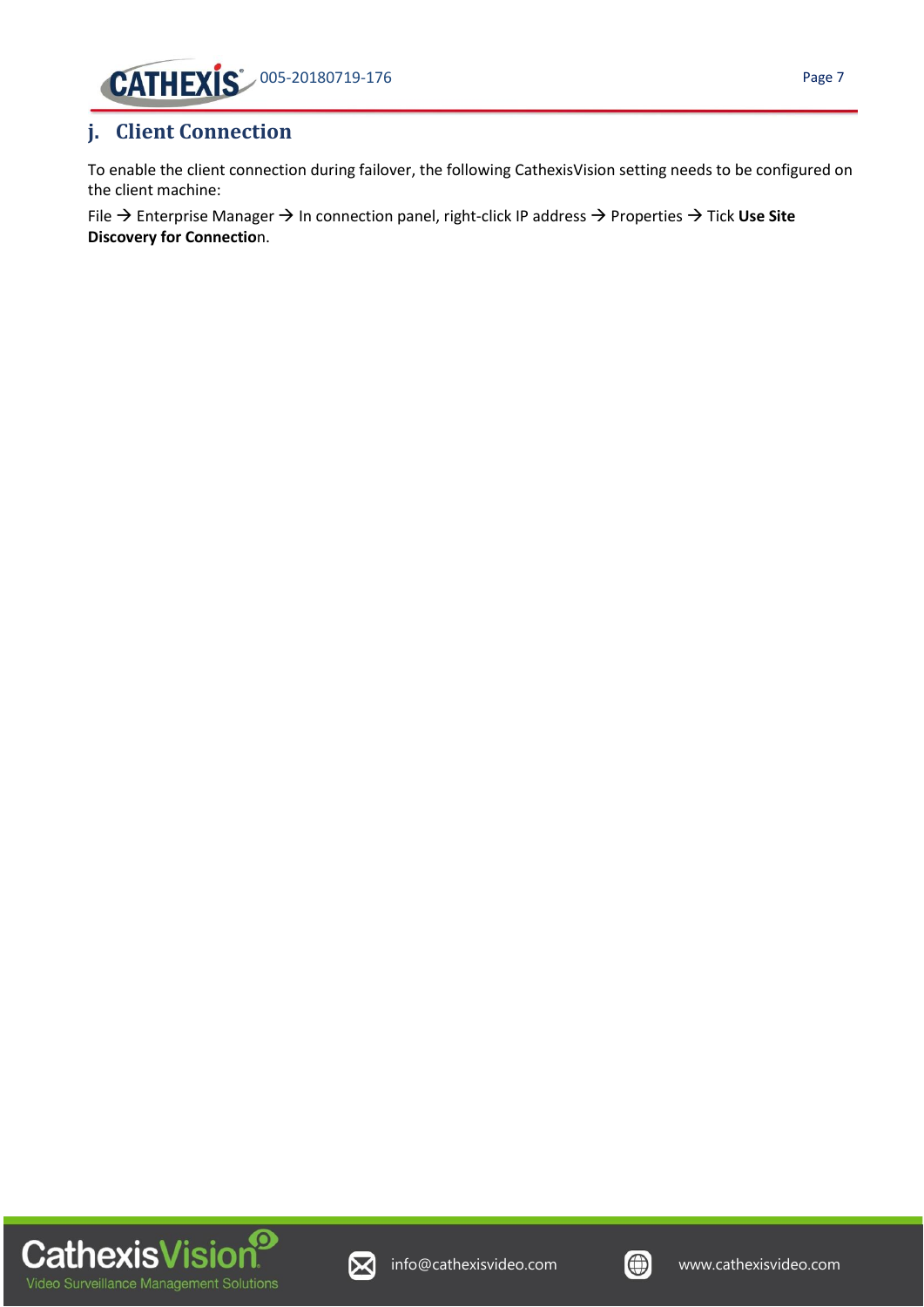## <span id="page-8-0"></span>**5 Failover Limitations**

The following limitations must be taken into consideration when implementing a Failover solution.

#### <span id="page-8-1"></span>**a. Master Server**

The IP address of the master server will not be retained by the failover server and if there any external site connections directly to this master server they will not be able to connect. An alternative IP address, that of the failover server, will need to be an option for an external connection. This is because duplicate IP addresses cannot exist on the same site, so the Failover server (now the Master) has a different address. If connecting externally into the site, the old Master server IP address is not valid in Failover mode. The Failover (now Master) server IP address will need to be connected.

#### <span id="page-8-2"></span>**b. 3rd Party Integrated Devices**

3rd party Integrated devices connected directly to the failed server via USB or RS232/485 cannot be failed-over. This includes the USB license dongle required for the ARH ANPR engine. Integrations that have an IP connection (separate from the failed server) will be failed-over, and triggers and events will continue to function. However, metadatabase updates are excluded.

#### <span id="page-8-3"></span>**c. Server Clustering**

A failover server cannot be assigned to only monitor specified servers or server groups for failover. Any server connected (LAN/WAN) on the same site will be monitored for failover.

**Note**: For this reason, it is crucial that all site cameras have failover licenses applied.

#### <span id="page-8-4"></span>**d. Alarm Gateway**

The networks (camera network, storage network) on which failover will take place cannot be specified. In the event that a recording and failover server reside on both a camera and storage network, if the camera network goes down, it will not failover the server as the failover server can still reach the recording server over the storage network.

Another side effect of broadcasting over two networks is that when the failover server fails-over the master server, with both networks intact, the failover server can take on the IP address of the storage network adapter, and this in turn is passed to the video wall units. The video wall units cannot reach the server via the provided storage network address, and this prevents the videowall units from streaming cameras.